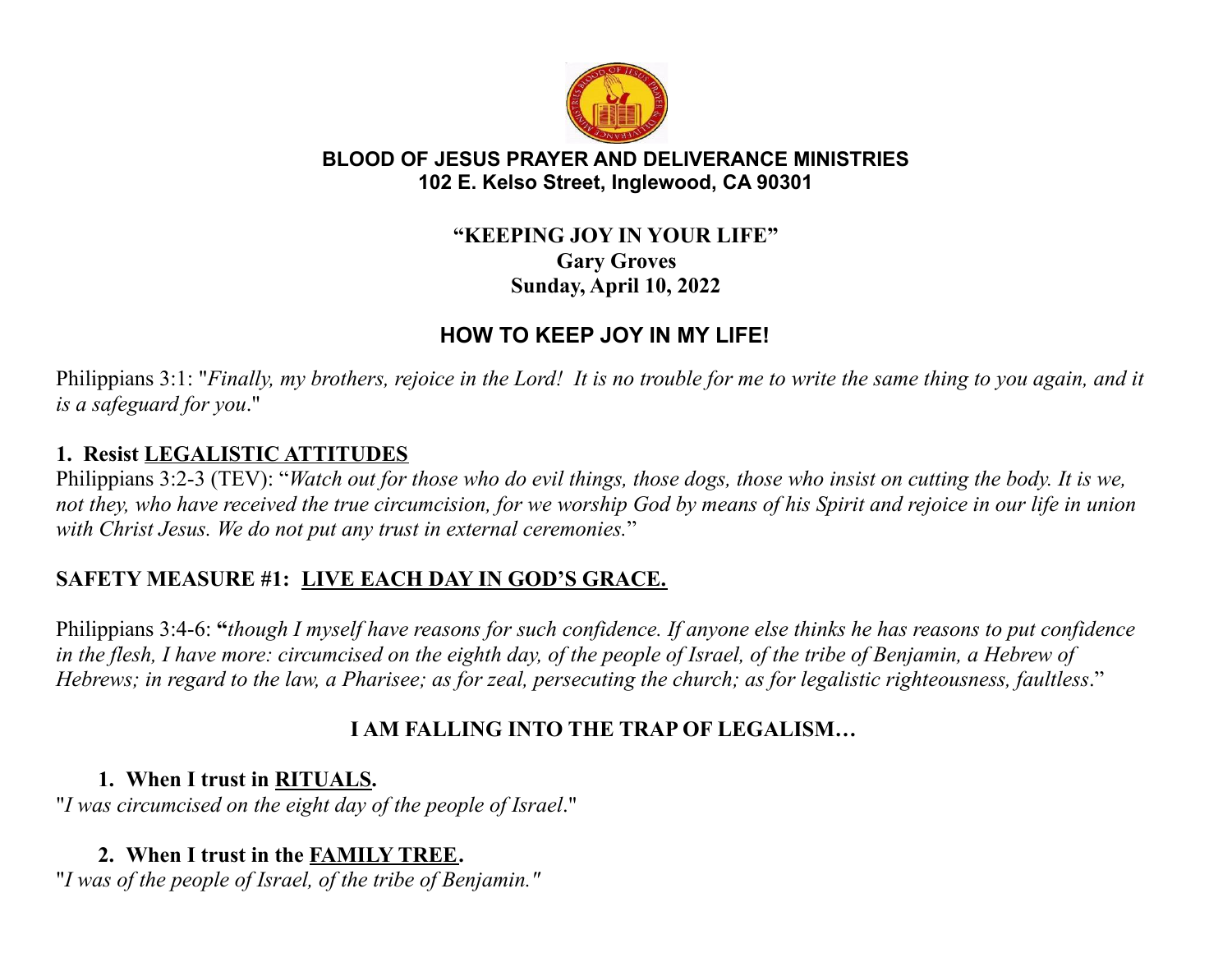#### 3. **When I trust in RELIGION**.

"*I was a Hebrew of Hebrews*"

#### **4. When I trust in RULES.**

"*In regard to the law, I was a Pharisee*."

## **5. When I trust in REPUTATION.**

"*As for zeal and legalistic righteousness, I was faultless."*

## **2. Reconsider where you are INVESTING YOUR ATTENTION.**

Philippians 3: 7-8: "But whatever was to my profit I now consider loss for the sake of Christ. What is more, I consider everything a loss compared to the surpassing greatness of knowing Christ Jesus my Lord, for whose sake I have lost all *things. I consider them rubbish, that I may gain Christ*"

## **SAFETY MEASURE #2: Keep Your PRIORITIES IN PERSPECTIVE.**

Luke 12:15(NIV): "Watch out! Be on your guard against all kinds of greed. A man's life does not consist in the abundance of *his possessions*."

## **3. Refocus YOUR GOALS**

Philippians 3:10: "I want to know Christ and the power of His resurrection and the fellowship of sharing in His suffering, *becoming like Him in His death*."

John 3:30 (NIV): *"He must become greater, I must become lesser."*

Philippians 3:10 (AMP): "For my determined purpose is that I may know Christ -- that I may progressively become more deeply and intimately acquainted with Him, perceiving and recognizing and understanding Him more strongly and more *clearly.*"

## **SAFETY MEASURE #3: Never stop getting to know JESUS CHRIST.**

## **HOW DO I GET TO KNOW GOD IN AN INTIMATE WAY?**